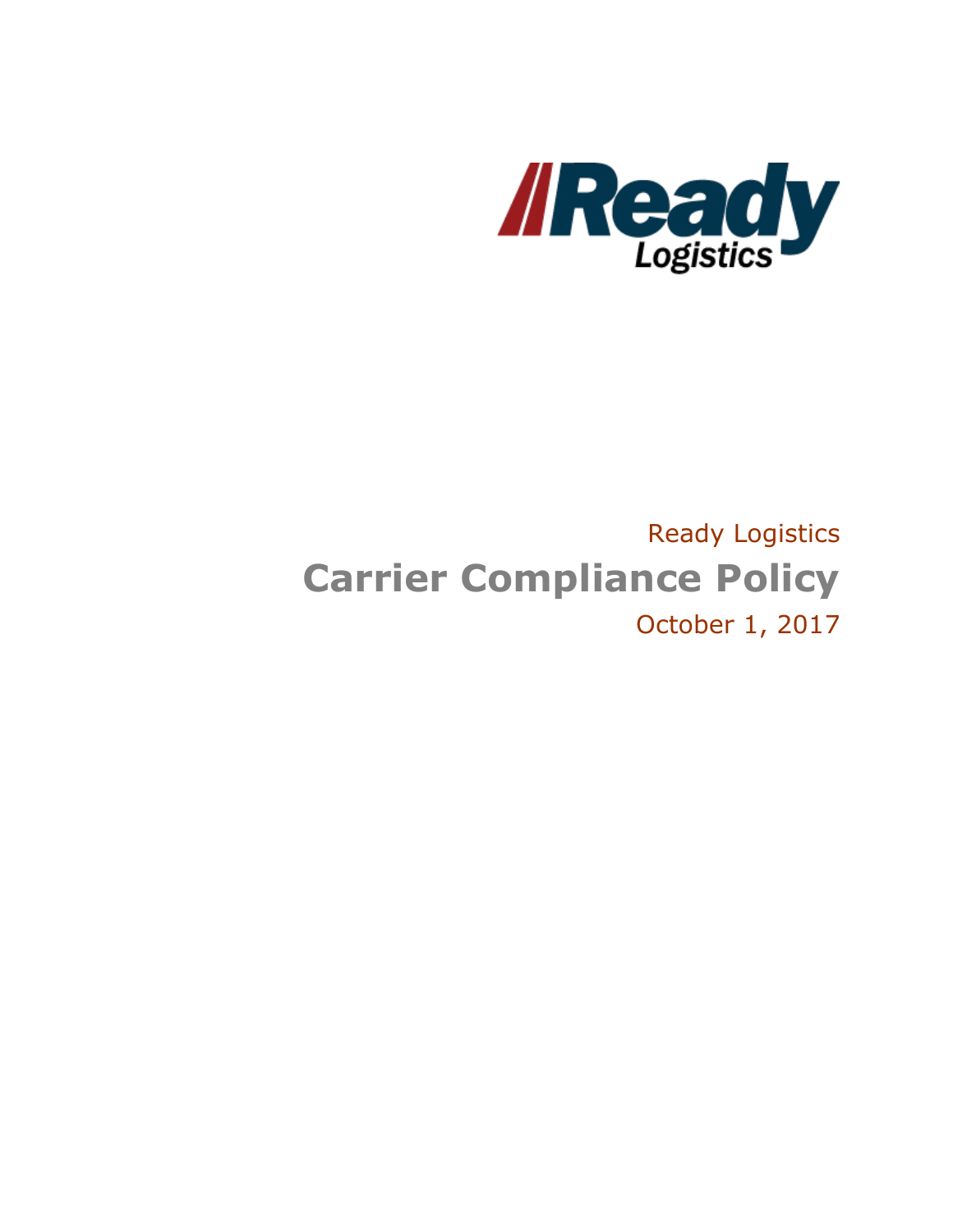# **Carrier Compliance Policy**

#### **Code of Conduct**

As a carrier partner with Ready Logistics, you are an extention of our team and you represent Ready Logistics to our clients. As a result, **you are held to the same code of conduct, principles, and values as our employees**.

We require our carriers to conduct themselves in a manner consistent with the following:

- **•** Ethical
- Honest
- Respectful
- Professional
- Courteous

Your conduct and how you represent Ready Logistics is the most important part of our relationship.

#### **Carrier Registration**

In order to become an approved carrier in the Ready Logistics network, each carrier must provide the following required credentials and authorization information:

- Completed Registration Form and Transport Service Agreement
- Insurance certificate provided directly from the carrier's agent, not the carrier
	- o Business Automobile Liability/Truckers Liability Insurance: \$1,000,000
	- o 1 Car Hauler: \$50,000
	- o 2‐3 Car Hauler: \$100,000
	- o 4‐5 Car Hauler: \$150,000
	- o 6‐8 Car Hauler: \$250,000
	- o 9‐10 Car Hauler: \$250,000
- Damage Claims Process Acknowledgement
- Operating Authority Certificate
- DOT Assignment Certificate
- Ready Logistics' Commercial Terms and Conditions as executed by carrier
- W9 Form
- A copy of the carrier's background check protocol, if multiple drivers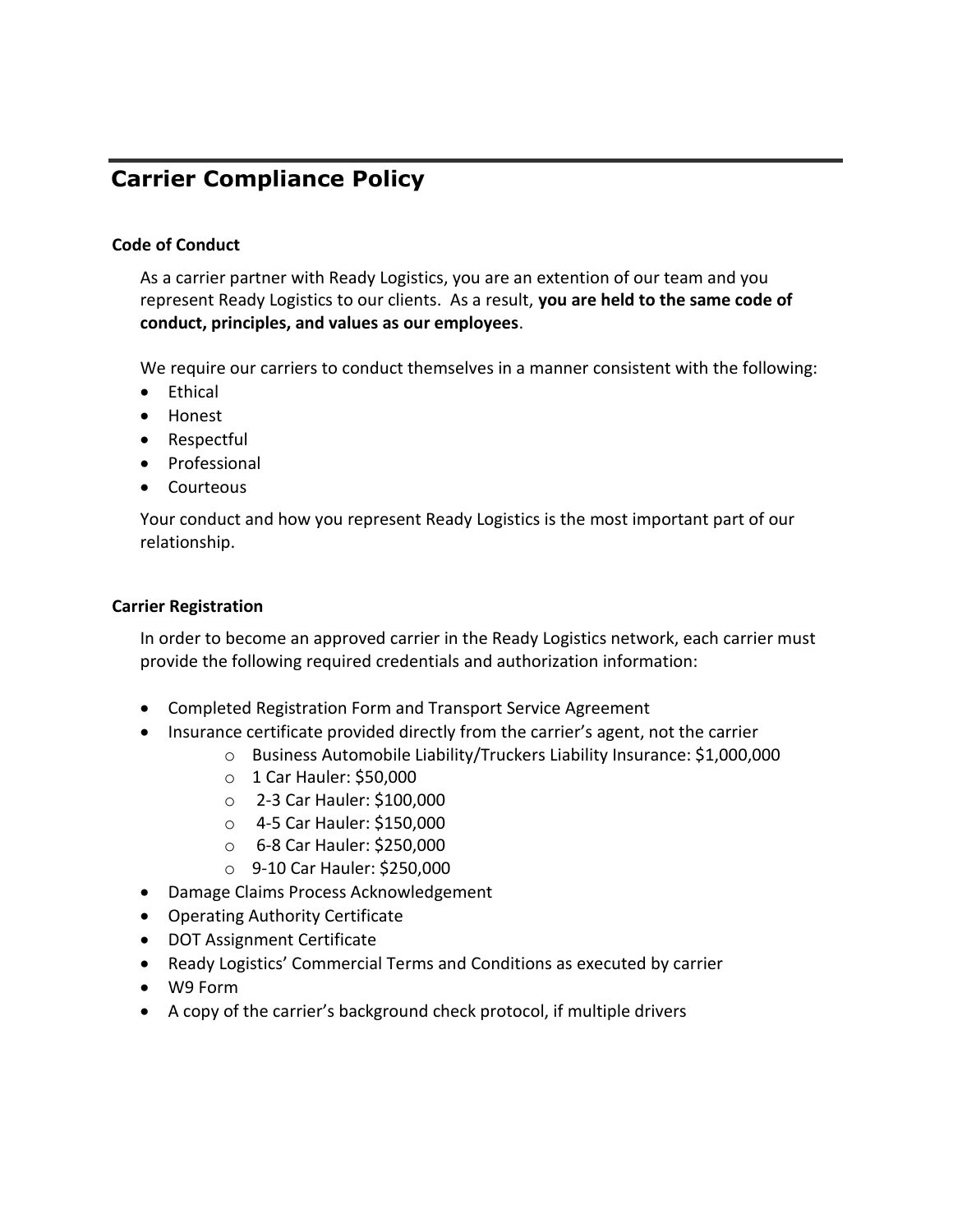#### **Mobile Application Compliance**

As a condition of becoming a Ready Logistics carrier partner, **you are required to download and use our 1D Mobile App for ALL loads**.

The benefits of using our mobile app technology are:

- An efficient and optimal experience for you to manage your portfolio with Ready Logistics from anywhere, at any time
- Electronic records and ability to document the condition of a car at pick-up and also at delivery using pictures and condition descriptions via easy drop down menus
- A mechanism to protect you from damage claims and provide enhanced auditability and reporting
- Compliance with our client needs who require that our carriers use the mobile app for all of their moves
- Same day payment processing; any e-BOL received by 3:00 pm will be processed for payment that same day
- Reduced time and effort for the carriers and Ready Logistics to resolve damage claims and a material improvement in client response times

#### **Vehicle Assignment Process**

- Ready Logistics is notified of pick-up assignment, via AutoIMS, or other agreed upon means of order transmission.
- The verify team contacts pick-up location to confirm car status and availability, including drivability.
- Vehicles are assigned to carriers in two ways:
	- 1. The majority of cars are assigned automatically through our automated dispatch system based on carrier volume and performance of the top 5 carriers in the lane; OR
	- 2. Cars may also be dispatched manually in the same manner or to certain carriers depending on load requirements and geography.
		- $\circ$  If an automated dispatch, a carrier has 2 hours to accept or the car is automatically reassigned to another carrier, and so on.
		- $\circ$  If manually dispatched, a carrier still has 2 hours to accept a load, but it is manually re-dispatched at the dispatchers discretion based on other carrier availability.
		- o Each morning, dispatchers have a list of all carriers who have lane availability for the day so they can assign cars accordingly.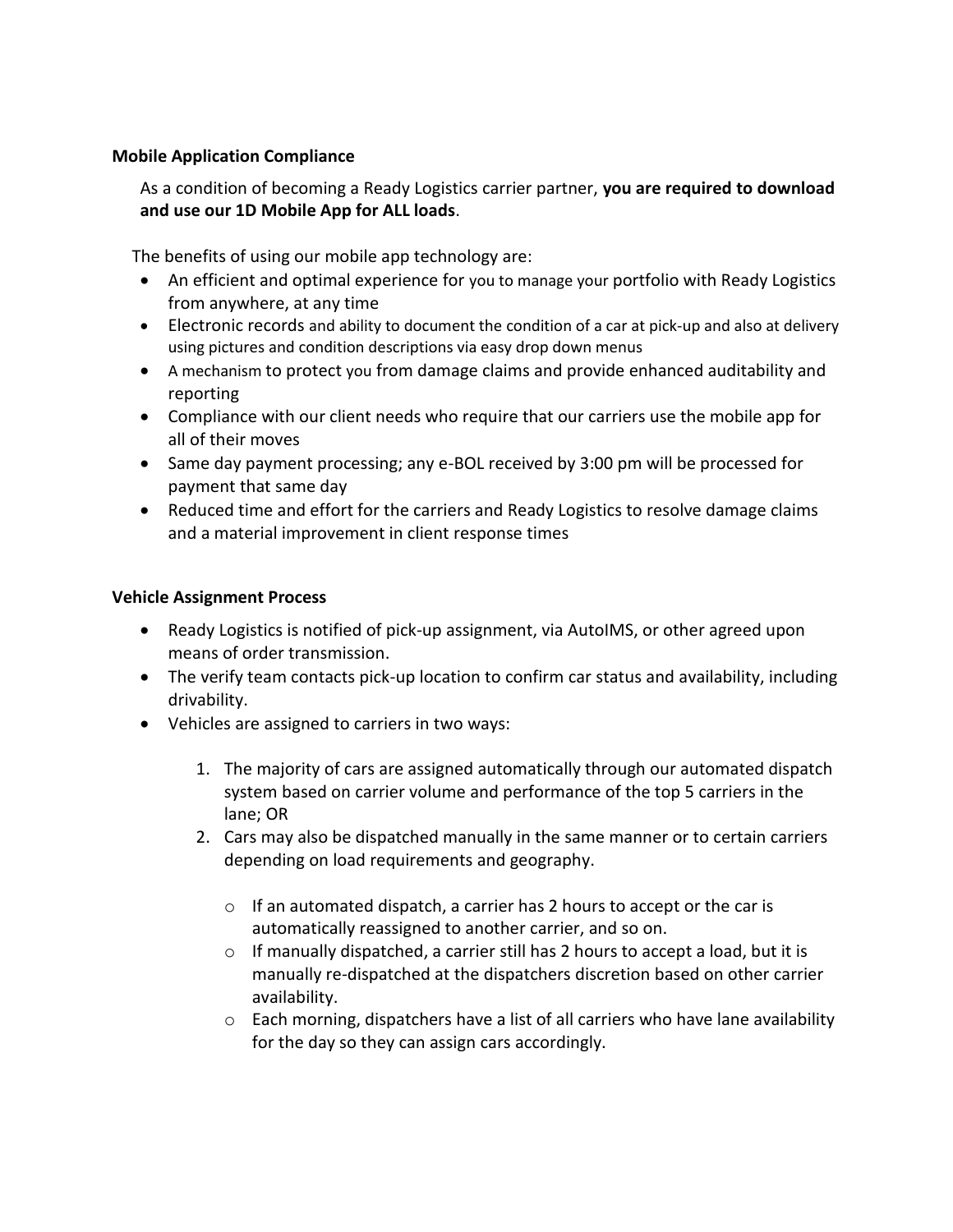- Requirements (i.e. do not drive, photos required, use of a mobile app is required, pickup location hours, key receipt form, etc.) are printed on the transport order under 'carrier notes'.
- **Carriers MUST read and comply with all instructions as outlined on the transport order or provided by Ready Logistics via field communications, e-mails, or website/mobile application notifications**
- SLAs / days to deliver are gathered from the client and are maintained on file and are communicated to carriers both in writing, via e-mail, as well as verbally during the follow-up process.
- A "follow-up" report is generated every morning by dispatch team and is reviewed based on every date (i.e. dispatch date, pick-up date, delivery, etc.).
	- $\circ$  If any of those dates are missed, the carrier is contacted and status is obtained.
	- o If car has not yet been picked up and valid reason is not available as to exact ETA, the car is immediately canceled and reassigned with "urgent" under carrier notes.
	- $\circ$  If the car is anticipated to miss its delivery date, the client is contacted immediately to inform of the reason.
- Once the car is delivered, an e-BOL is transmitted to Ready Logistics.

# **Compliance and Monitoring process**

- Carrier's equipment description is validated to ensure that the insurance certificate contains the appropriate coverage based on carrier class. This is done at registration, at notification in change of equipment from the carrier, and at insurance renewal.
- MC/DOT/insurance license expiration and licensing dates are entered in our system and notifications are sent to carrier 30 days in advance of expiration. If renewal or submission of updated credentials is not received timely, the carrier is restricted.
- Carrier's background check process / protocol is reviewed and updated annually, coinciding with the annual insurance certificate renewal. Carrier is also required to report if any driver has had their driver's license suspended and provide proof of driver suspension/termination.
- Client requirements may also warrant additional scrutiny and auditing of carrier's records (e.g. monitoring of mileage to ensure the discrepancy between pick-up and delivery odometer reading is within the client's acceptable tolerance). Ready Logistics will monitor client requirements to ensure compliance and take appropriate action.
- Carrier metrics are monitored monthly to ensure service levels and compliance standards are met (i.e. on-time delivery, cancellations, damage claims, and dispatch to pick-up).
	- $\circ$  Because our automated dispatch system dispatches based on high performing carriers, any carrier whose performance is not within acceptable tolerance is excluded from the automated dispatch process.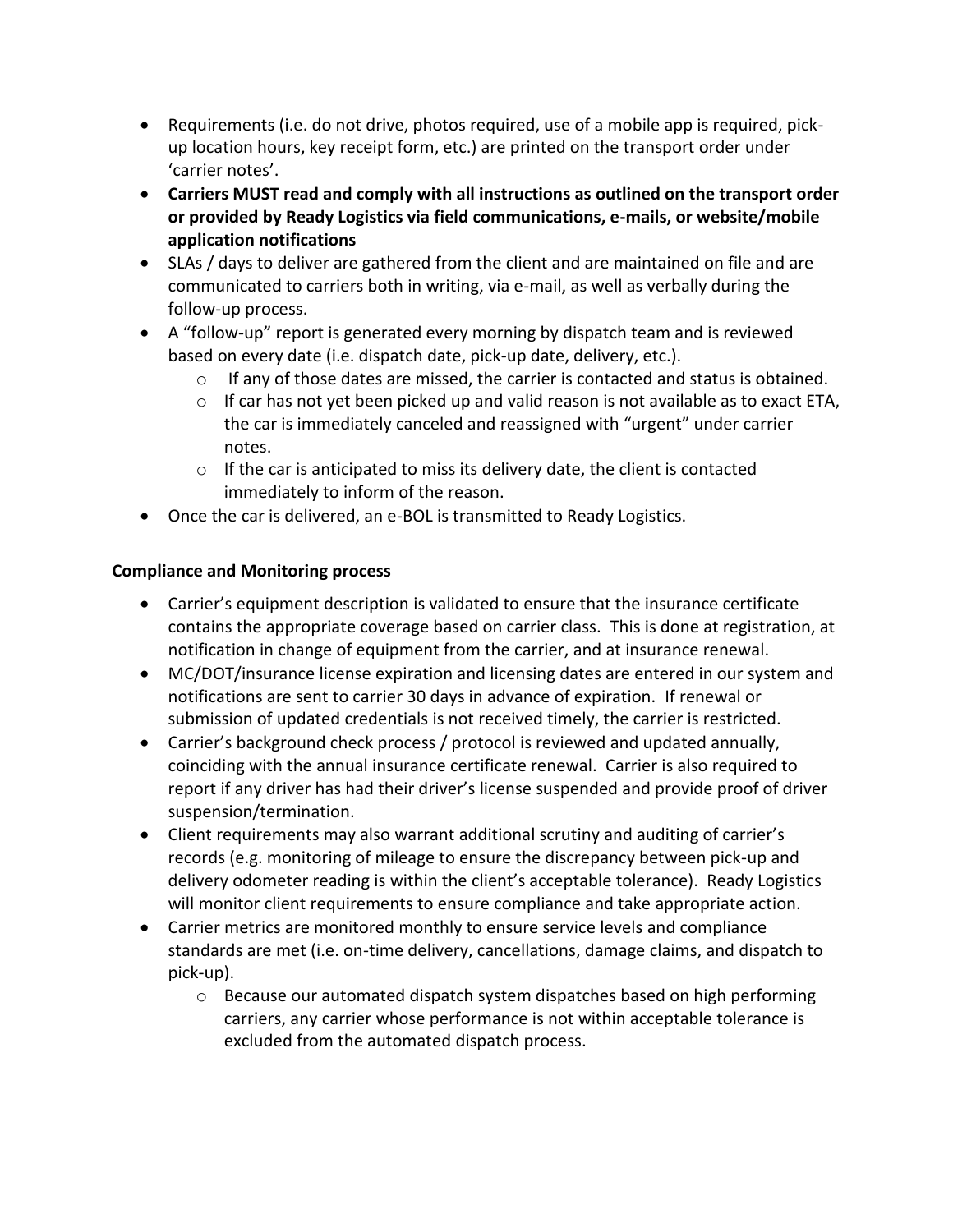- $\circ$  Carriers who are dispatched manually are contacted by the Carrier Relations team and are informed of their performance, on-time-delivery percentage and are given an opportunity to improve.
- $\circ$  If no improvement is confirmed within an agreed upon timeframe (depends on lane volume), the carrier is placed on the DNU list
- In the event of non-cooperation, unethical or unprofessional behavior, or other violations of Ready Logistics' values, the carrier is permanently restricted from both Ready Logistics and Central Dispatch and legal action is taken if the circumstances warrant it.

## **Incident Escalation Process:**

In the event that a carrier violates Ready Logistics' stated compliance policies, the carrier must notify Ready Logistics immediately upon discovery of said violation. Additionally, the carrier must adhere to the following:

- The carrier must notify Ready Logistics immediately after any incident including but not limited to asset damage, theft, accident, inability to access the vehicle(s), inability to perform their normal duties in transporting the vehicle, or inability to meet the SLA
- The carrier must cooperate fully with the investigation and provide all facts and documentation related to the incident.
- If the carrier is responsible / liable for the incident, they must reimburse Ready Logistics for all costs associated with the incident (please refer to the Claims Process section for damage related incidents).
- At the discretion of Ready Logistics and depending upon the severity of the infraction/violation, the carrier may be given a chance to correct or improve performance/service. Failure to correct/improve performance/service within the time frame allocated by Ready Logistics will result in termination of the partnership with Ready Logistics.
- If the violation involves an unethical act, unprofessional conduct, a deliberate disregard to transport instructions, or any other severe infraction as determined by Ready Logistics, the carrier will be terminated.

## **Claims process**

- Carriers are to notify Ready Logistics immediately in the event of damage or accident. A damage claim is also submitted from the auction through the auction's condition report process or the client upon receipt of car.
- If carrier does not inform Ready Logistics of damage and does not cooperate with the investigation, they are restricted form Ready Logistics' network.
- Carriers have 4 business days to submit all required documentation upon notification of a damage claim / incident. Carrier's report should include pictures of car at time of pickup and delivery; signed BOL with damage marked at pickup and delivery; police report or copy of law enforcement officer's report of accident